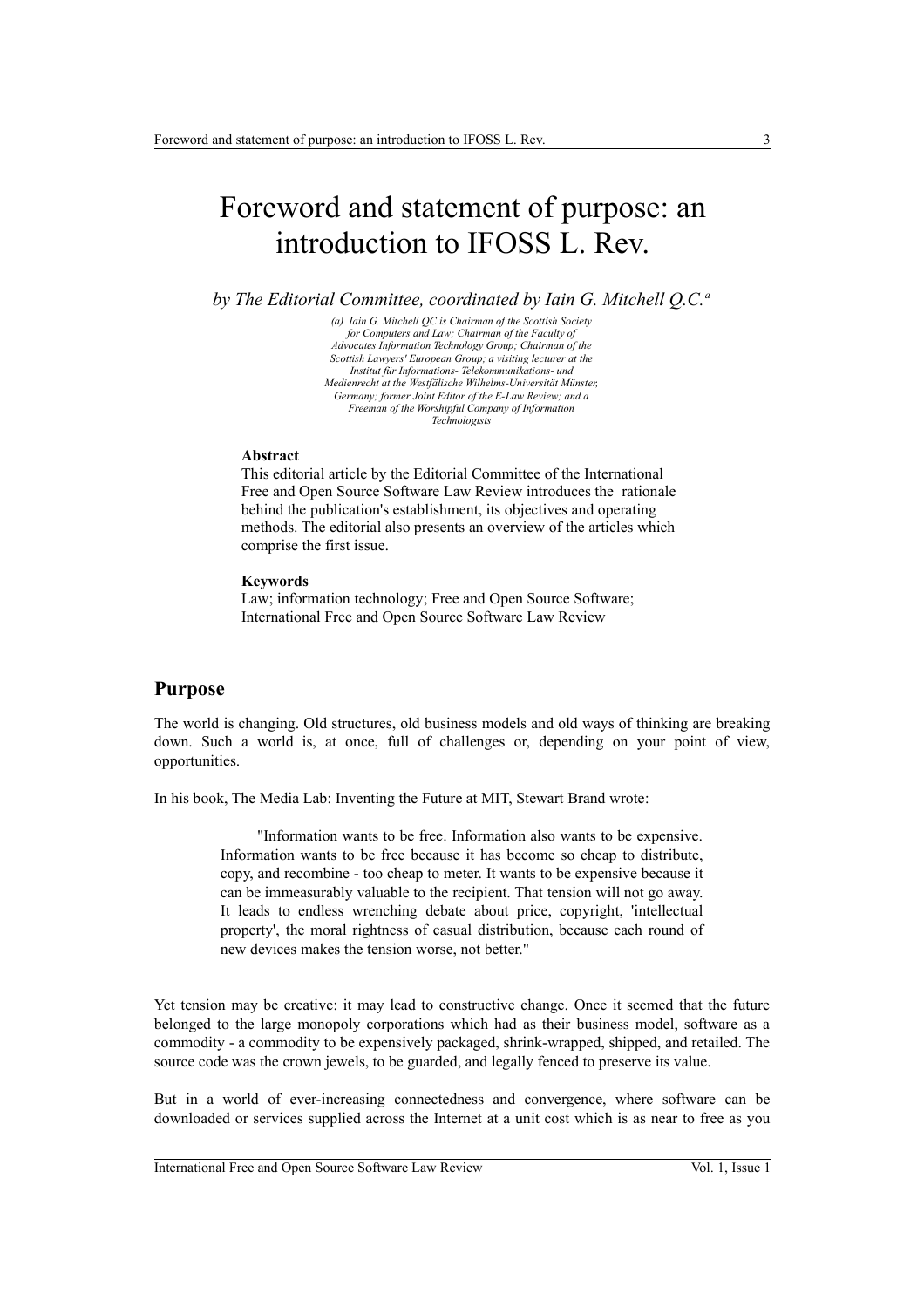can get, commoditising software in the most expensive way possible - by turning a virtual good into a physical good, no longer makes as much sense as it used to. Even the value of software as a commodity (however it is distributed) makes less and less sense when one realises that most of the end-users do not want software for what it is, but for what it does.

In such a market place, the large corporations' dominant positions, so important in bolstering their control of the software market, count for less if the customers, in place of having sitting on their desktops software they don't want, acquire the services they do want over the Internet. This new paradigm of service delivery makes it irrelevant what the software is, and helps opens up competition to a wider diversity of software models.

In the old days of the big corporations' unchallenged market dominance, there arose a movement which was as much aspirational and philosophical as it was grounded in market considerations the Free and Open Source Software movement. Like most movements, it was not homogeneous: a few of its adherents prophesied the death of copyright and fancied themselves close to the epicentre of a cause which would shake the earth and bring down the heavens, but many more of its supporters saw clearly that the idea was profoundly market-oriented, pitting against the large anti-competitive monopolies a healthier and more vigorous market where software developers and users shared the source code and worked together in freedom to run, modify, distribute and redistribute programs. The old monopolistic corporations used copyright law to close the source code down and to restrict its use, but the new model was to use copyright to do the opposite, to open the source code up and freely to share it, and so, Richard Stallman coined the epithet 'copyleft' to describe this new use of copyright law.

Free and open source software is software which is covered by a licence very different from a traditional commercial software licence, in that it grants the users - under certain conditions - the right to use, study, modify and distribute the software. For these purposes, the user is granted access to the source code and the right (and sometimes even the obligation) to distribute the source code further afield.

New ideas need time to gain general acceptance and, to begin with, few of those in the wider business community were aware of the profound changes which were taking place, and many of those who were aware of the changes misunderstood them. By and large, business people sought legal certainty and what they perceived as reliability, so clung on to nurse for fear of something worse. They regarded words like 'copyleft' with suspicion; and they looked at the preamble to GPL 2 and saw a document which looked to them more aspirational than legal in nature: a Constitution for the State of Hackerdom rather than a serious business tool.

However, some more far-sighted businesses saw Free and Open Source software much more accurately as a valuable business tool, upon the back of which entire business models might realistically be built. They were the pioneers, but it would not be long before the rest of the world began to catch up. Governments and institutions around the world began to see considerable gains in respect of strategic independence, lowered costs and increased reliability through the use of Free and Open Source software. In the commercial world, the old proprietary software business models daily seemed less and less relevant to the modern market place, and Free and Open Source software broke through as a serious player. There was a definite sense that the tide had turned.

And yet now, years later, there is still baggage. Free and Open Source software, though now a robust business proposition, evokes for many, memories of the days when it was seen as crusade. Its proponents as well as its opponents still occasionally address the subject as though they were engaging in a philosophical debate. There are also differences of emphasis, and a whiff of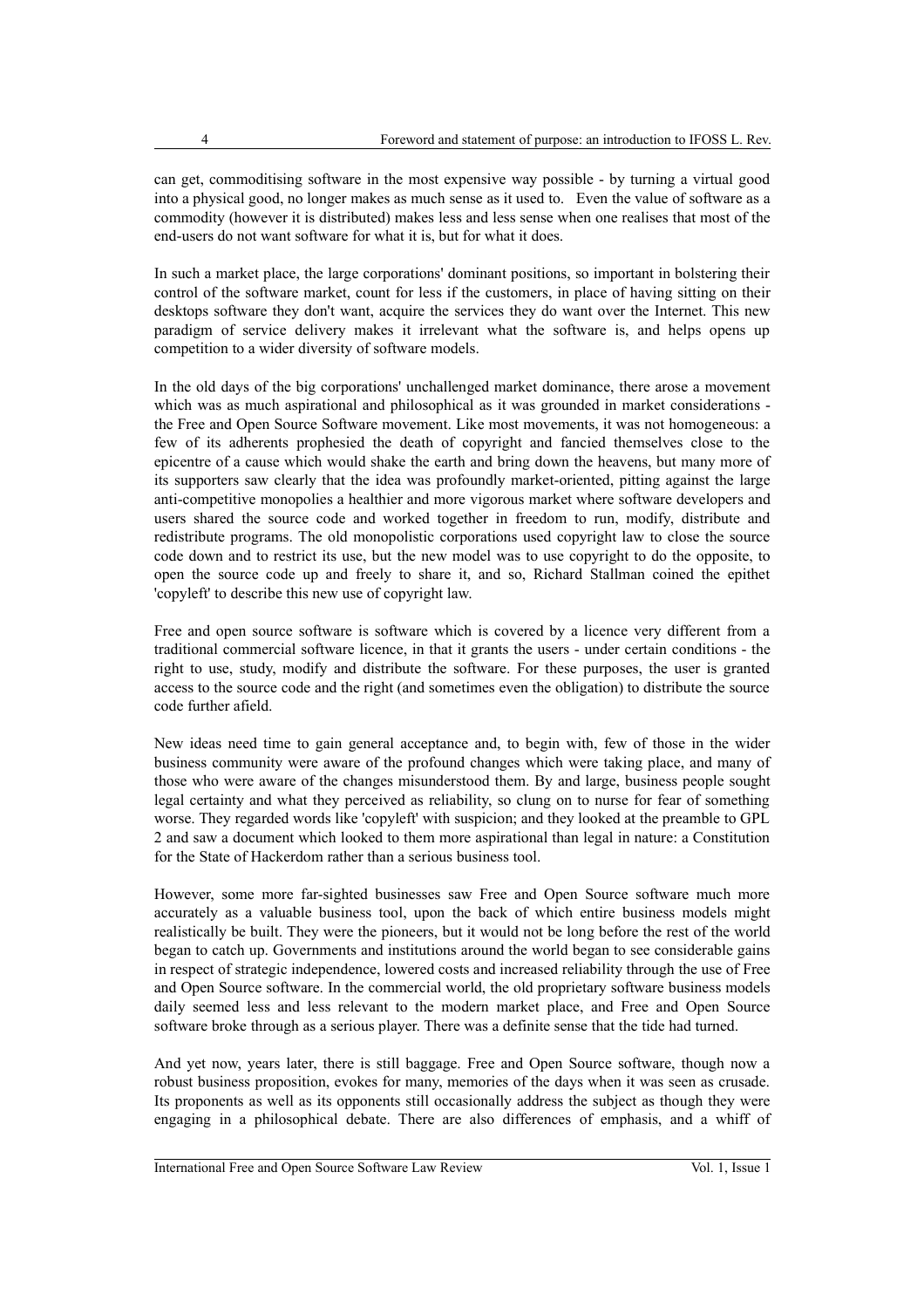sectarianism amongst the proponents of the various standard licences.

It is for others to address these theological disputes. It is, rather, the purpose of this Review to take one step back and look behind the rhetoric in a rigorous and objective fashion, to probe, to analyse, to question received wisdom, and to bring proper academic discipline to the study of Free and Open Source software in its legal and wider context.

Free and Open Source Software has become a serious player. It deserves serious analysis.

## **Objectives**

#### **a) Scope**

It is with this end in view that the Editorial Committee presents this first issue of the International Free and Open Source Software Law Review (*IFOSS L. Rev.* or *IFOSSLR*), in the hope and expectation that it will provide a centre of excellence for the very best in analysis of issues facing users and advisors in the development, deployment and governance of Free and Open Source software, recognising the importance of digital rights issues to the daily professional and personal lives of many of the Review's readers and the role that open solutions might play in their resolution. The Review aims to present the perspectives of those most experienced and knowledgeable in the field and to ask how there might be attained sustainable solutions which foster the growth and development of the marketplace.

However, it is by no means the intention of the editors that the Review should exist solely for those who have an attachment, whether ideological or merely pragmatic, to Free and Open Source software. It is recognised that much of the readership will be drawn from the wider world and will include the sympathetic, the merely curious, and the actively hostile. So, the Review does not exist to preach to the converted: the readership will be much wider than that; nor, in what is intended as a publication of integrity and intellectual rigour, is there any place for preaching. This is worth stressing in light of the history of the Free Software and the Open Source Software movements.

Both of those movements largely endorse similar software licences and pursue similar goals, but the two terms have historically tended to carried different emphases. Those who use the term "Free Software" stress the rights (or freedoms) which that software provides to its users, whereas users of the term "Open Source Software" focus on the perceived benefits of peer-to-peer software development. Put differently, Free Software emphasises the long term goal, Open Source Software emphasises the means to promote the long term goal of Software Freedom.

The Review does not endorse any one licensing model, focus or emphasis, but rather seeks, in an academically rigorous and objective manner, to increase the knowledge and understanding about the legal mechanisms used by all forms of Free and Open Source Software licences. It uses the term *Free and Open Source Software* to cover both Free Software and Open Source Software.

#### **b) Consolidation of knowledge**

IFOSS L. Rev. aims to provide a focal point for discussion of, and research into, the legal aspects of Free and Open Source software, and in doing so to enhance the level of understanding among legal professionals and researchers of key issues facing the industry. Existing discussion *fora* serve their purposes well, and it is not the objective of this publication to replace them. Rather, it is intended that IFOSS L. Rev. should become the place where promising new approaches and insightful analysis can gain a voice – a voice which will reach all those most involved and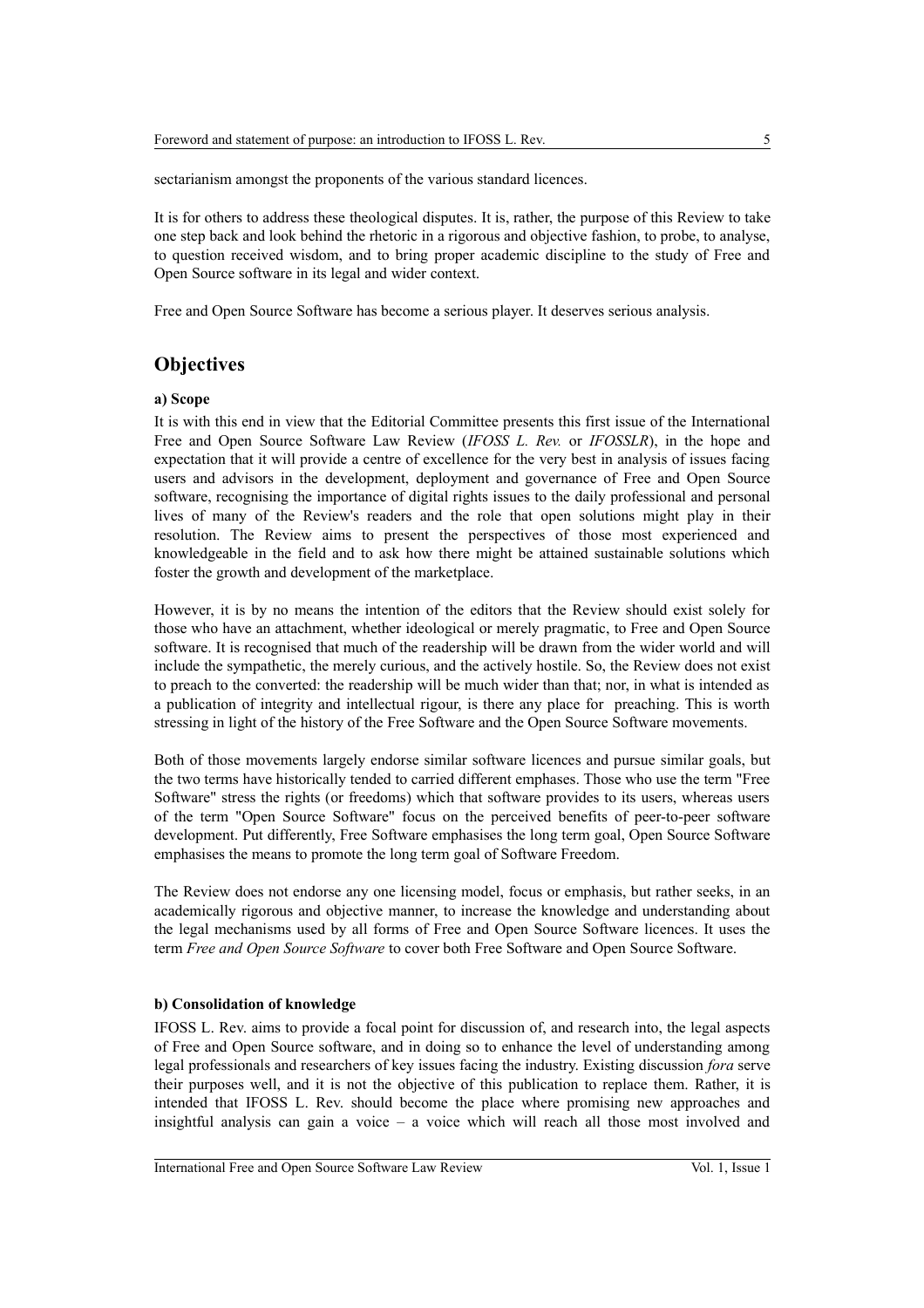interested in the questions at hand.

### **c) Professionalism of research and discussion**

In everything that the publication does, it will strive to achieve or surpass the highest standards of academic enquiry. It will be the first publication specialising in Free and Open Source software legal issues to insist upon such standards, and in doing so the publication will raise the level of analysis of such issues and provide a stimulus for new research and analysis.

### **d) Marketplace and community relevance**

A final central objective of IFOSS L. Rev. is to maintain a close degree of connectedness to the fundamental processes driving the marketplace and community. This means that it must ensure that those with expertise in realms such as software engineering, community project management and business are brought 'into the body of the kirk'.

IFOSS L. Rev. will maintain ties to these crucial stakeholders through the diverse and changing composition of its Editorial Committee and the legal network it represents. It will also devote space in each issue to examination of pertinent issues by invited non-lawyers, allowing the publication's core legal audience to increase their awareness of upcoming issues and ground their legal knowledge in practical examples.

It will also recognise that professionals, both lawyers and non-lawyers who are experienced in the field will have had an opportunity to develop informed opinions about matters of concern or contention; and for this reason, the Review will also publish an occasional series of articles under the title *Platform*, which series will give scope for the expression of those opinions, but only where such opinions are informed, perceptive and likely to advance debate and discussion in the wider community.

## **Scope of coverage and methods**

The core topics covered by IFOSS L. Rev. include copyright, licence implementation, licence interpretation, software patents, open standards, case law and legislation. However, the review, as its name implies, is international in scope and there are no limitations as to the jurisdictions covered.

The Editorial Committee accepts proposals and submissions on any of these, or related, topics, though it does insist on maintaining the Review's core focus on the legal aspects of Free and Open Source Software. The subject matter of submissions must reflect this.

Each issue of IFOSS L. Rev. will include a combination of full-length research articles, case law reports, legislative review articles, book reviews and editorials covering these themes. Peer-review is applied to the appropriate sections: for full details of the submission process, please see our website at http://www.ifosslr.org .

# **Operating principles and governance**

The Editorial Committee of the Review is made up of members who also belong to the European Legal Network, a non-partisan professional network of Free Software legal experts. This network is facilitated by Free Software Foundation Europe (FSFE), though membership extends across a broad spectrum of interests engaging in Free and Open Source Software across four continents.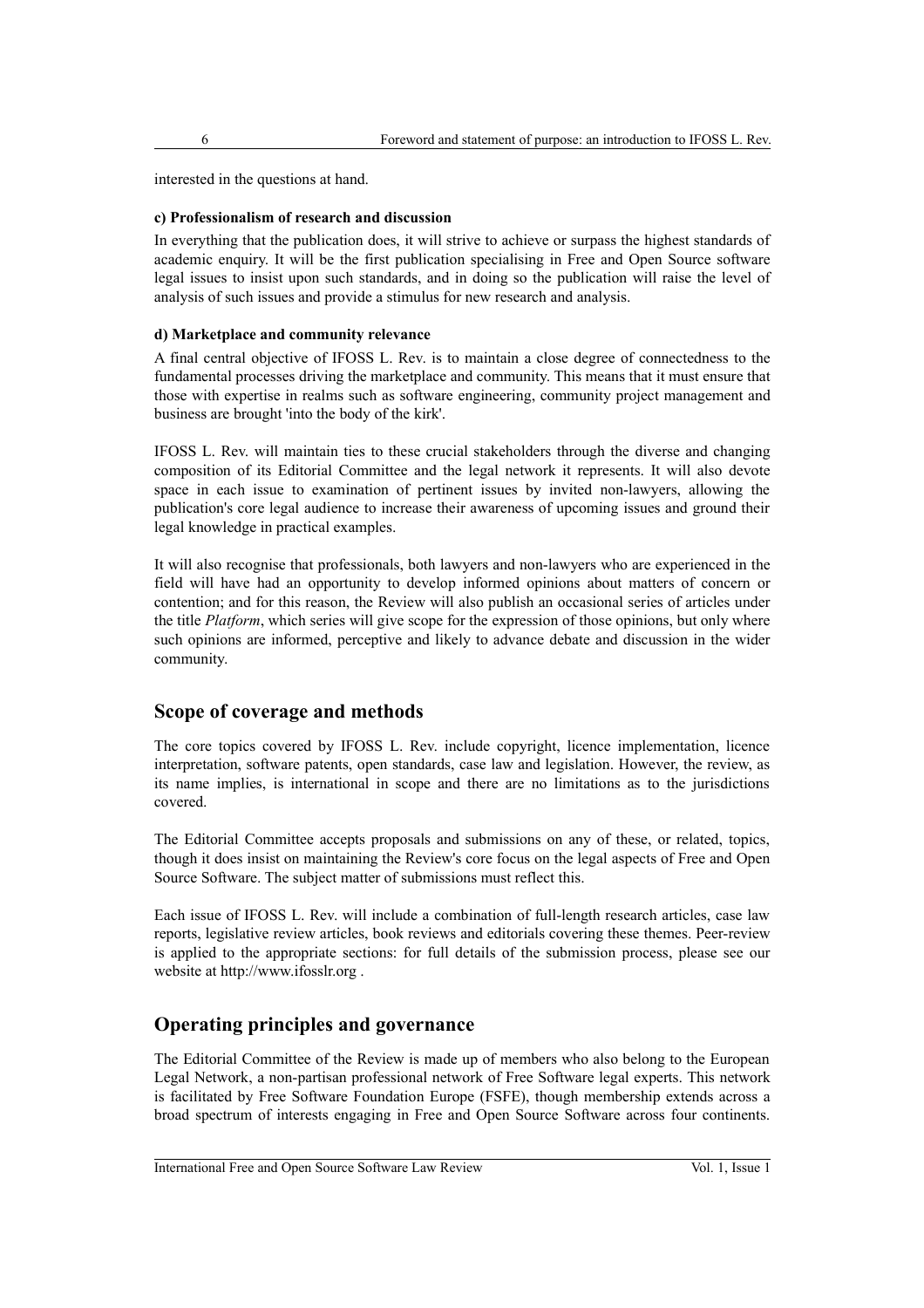FSFE exerts no editorial control over the Editorial Committee,. The composition of the Editorial Committee rotates regularly among European Legal Network members. This normally happens after the publication of each issue, and is governed by consensus decisions taken by the European Legal Network as a whole. The Review receives financial support from the NLNet Foundation.

## **Overview of Volume 1, Issue 1:**

This first issue of the Review contains a variety of articles which key into what is said above about the scope and ambition of the Review.

The most newsworthy case-law development in recent months in the world of FOSS licensing was the decision of the United States Federal Appeal Court in *Jacobsen v. Katzer* 535 F.3d 1373, a decision which is interesting to Free and Open Source lawyers for the Court's analysis of the fundamental nature of FOSS licensing conditions and to the wider public for its story of duplicity and dirty dealing in the world of model railway enthusiasts. In his article, *Bad Facts Make Good Law*, Lawrence Rosen magisterially unpacks the decision from the perspective of a U.S. lawyer, whilst Mark Henley looks at the decision from the other side of the pond in his stimulating article. *Jacobsen v Katzer and Kamind Associates – an English legal perspective*.

In a major contribution to working with Free and Open Source Software, Shane Martin Coughlan and Andrew Katz, in their article *Introducing the Risk Grid*, report on the work of a Special Interest Group of the European Legal Network. This Group considered possible methods to reduce or contain risk in transactions related to the supply chain in relation to commercial procurement of Free and Open Source Software. That work culminated in the creation of a Risk Grid, an invaluable tool for which both Customers and Suppliers will have cause to be grateful, regardless of their relative experience in Free andOpen Source Software and methods.

Also of great practical utility is Ywein Van den Brande's *The Fiduciary Licence Agreement: Appointing legal guardians for Free Software Projects*, which discusses the new version of the Fiduciary Licence Agreement released by the Free Software Foundation Europe. This Agreement allows Developers of Free Software Projects to assign their copyright to a single person, with the intention of (amongst other things) preserving the ability to relicense and allowing the assignee to demonstrate to the court sufficient title and interest to enforce Free and Open Source Licences.

The difficult and persistent problem of living with software patents is addressed by Christopher Wong and Jason Kreps in their article *Collaborative Approach: Peer-to-Patent and the Open Source Movement*, which gives useful guidance on how the Open Source movement, through using a process of peer review of pending patent applications, can cope with the threat of the proliferation of non-meritorious or overly broad patents.

In a *Tech Watch* article, KDE Vice President of Legal Affairs Adriaan de Groot reviews some of the issues presently confronting community software authors: copyright consolidation, making a living from coding, and, as he puts it, 'doing legal stuff right'.

Finally, Andrew Katz, in a sceptical and entertaining book review touches on some of the themes already canvassed in this editorial, underlying that theological debate on the virtues of different "movements" is more often productive of heat than light; whilst, in an equally provocative *Platform* article, *Collaboration among Counsel*, Karen Copenhaver challenges us with the question "why don't the lawyers get it?".